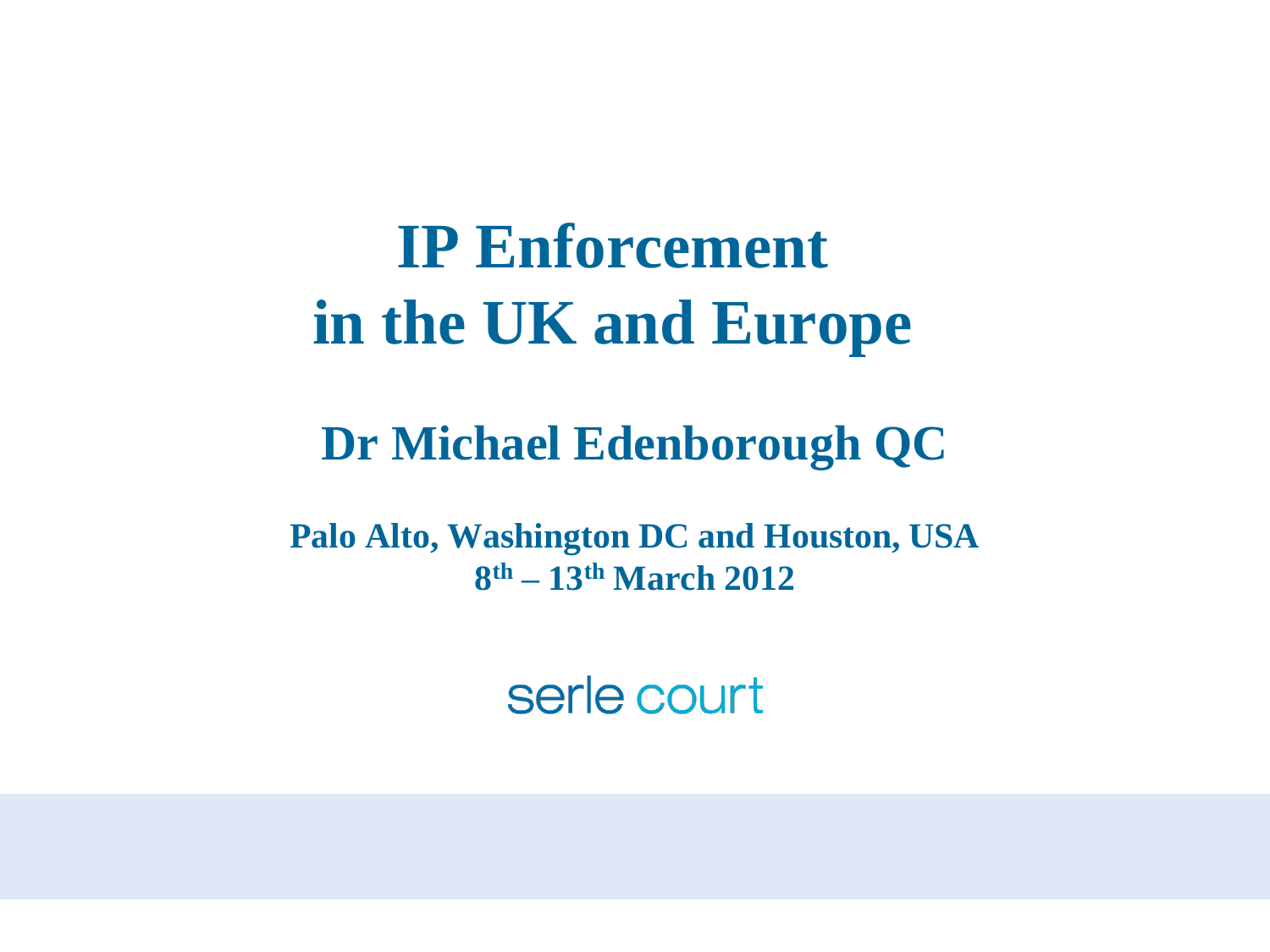## **UK Tribunals and Courts**

- **First instance Tribunals**
	- **Patent Office**
	- **Trade Marks Registry**
	- **Designs Registry**
	- **Copyright Tribunal**
- **Appellate Tribunals**
	- **Appointed Person (trade marks)**
	- **Registered Designs Appeal Tribunal**
- **Courts (CPR Part 63)**
	- **Patents County Court**
	- **High Court (Chancery Division, Patents Court, Administrative Court)**
	- **Court of Appeal**
	- **UK Supreme Court (ex House of Lords)**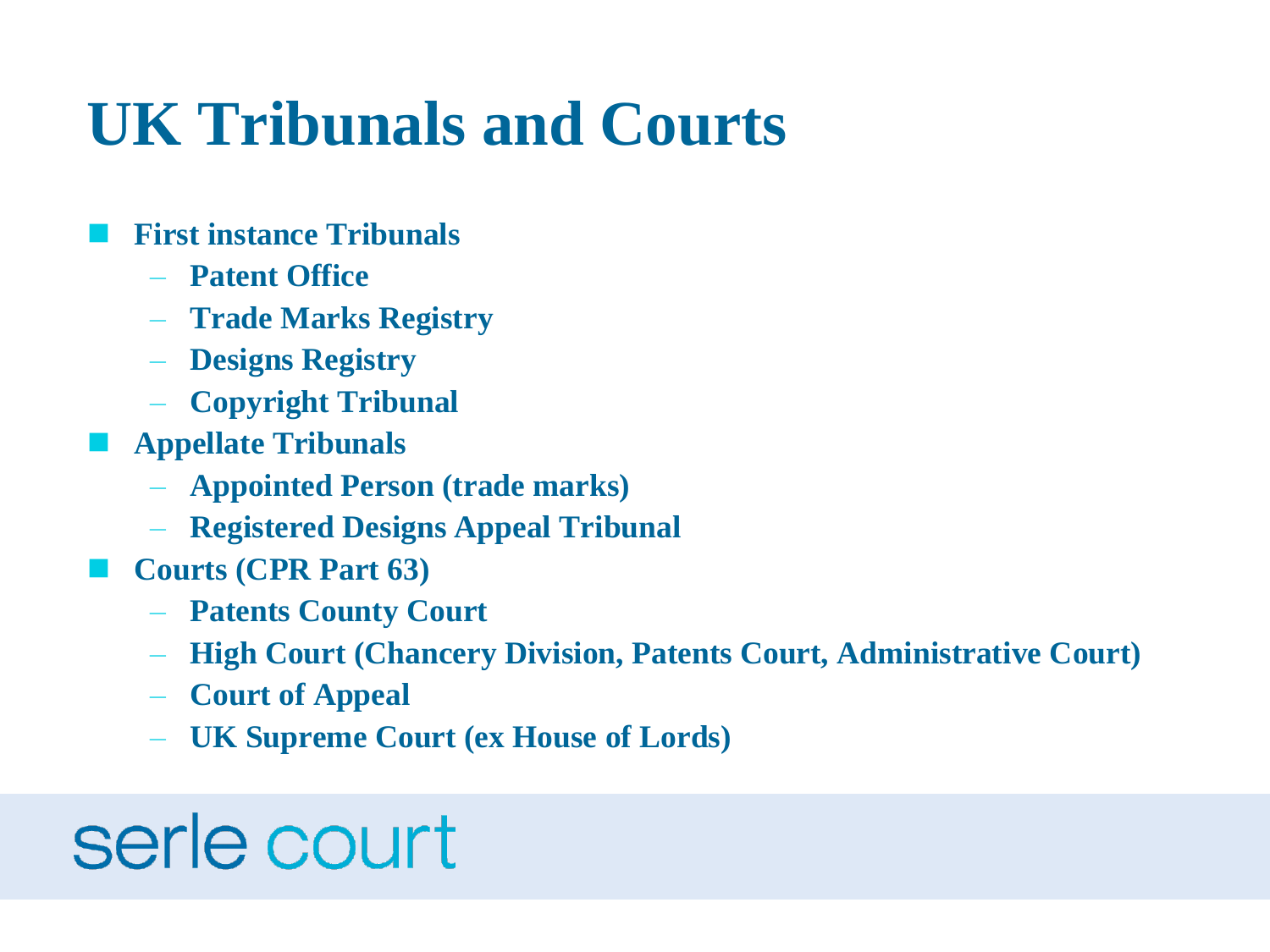#### **UK Patent Litigation**

#### $\blacksquare$  matters exclusive to the Patent Office

– *e.g.* **grant of UK patents; restoration (s 28); post-grant amendment; entitlement (but may refer to the Ct)**

#### ■ shared jurisdiction of PO / Court

- *e.g.* **declaration of non-infringement; infringement (only by agreement, and cannot grant injunctive relief)**
- $\blacksquare$  matters exclusive to the Courts
	- *e.g.* **threats**
- *cf* **German system of bifurcation**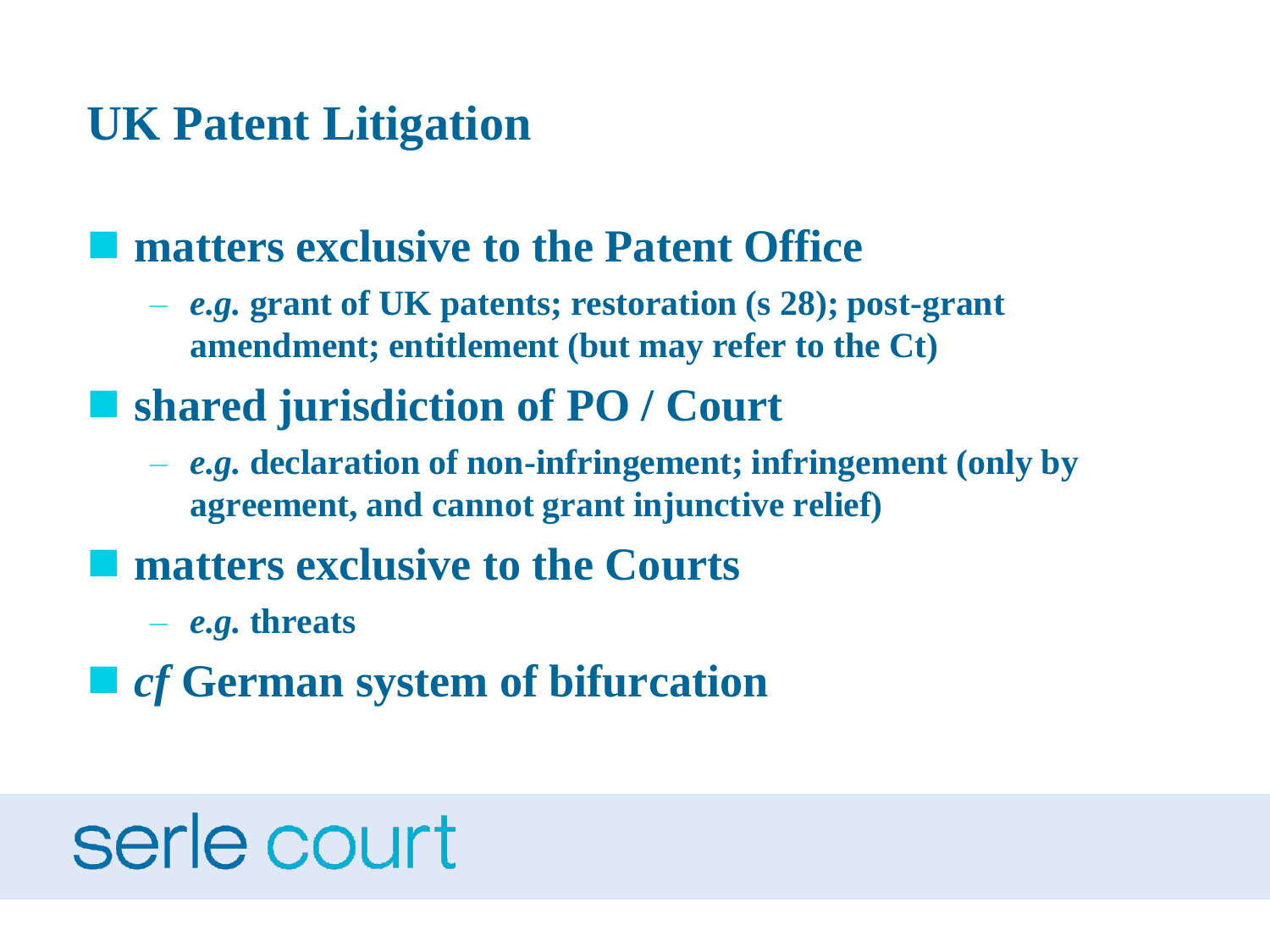## **UK Trade Mark Litigation**

#### **matters exclusive to the Registry**

– *e.g.* **grant of UK TMs; oppositions; rectifications (s 64(4) & (5))**

### **shared jurisdiction of TMR / Court**

– *e.g.* **revocation / invalidity; rectification (s 60 & 64(1))**

#### **matters exclusive to the Courts**

- *e.g.* **threats; infringement**
- **appeals to the AP or the Court**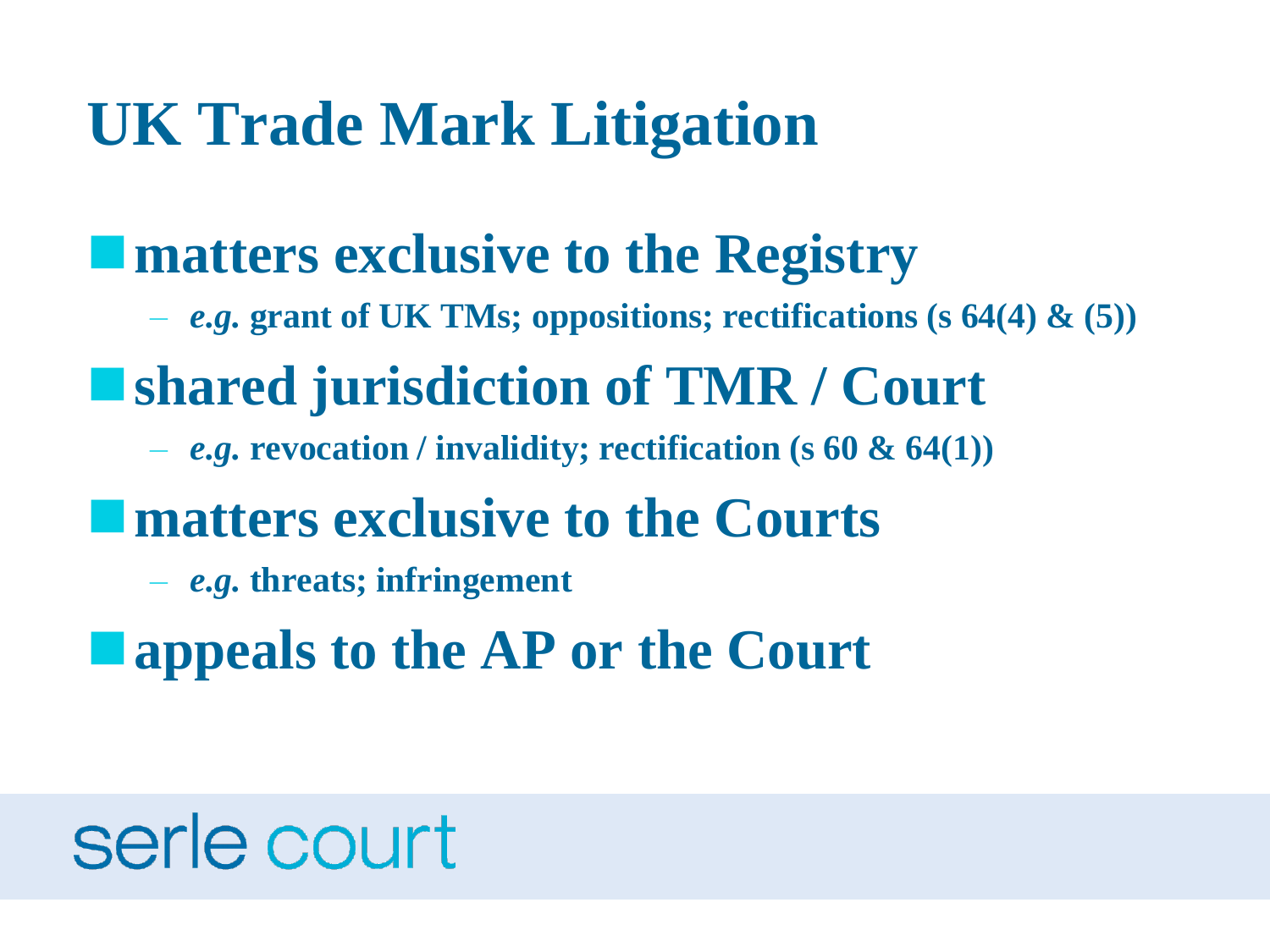**UK Copyright & Design Litigation**

### **Design Registry**

– **(incl. some UDR matters: CDPA 1988 ss 246 & 247)**

### **Copyright Tribunal**

– **e.g. royalty disputes / licensing fees**

### **Court**

- **Pat Ct: registered designs**
- **ChD: copyright and UDR**

**proposed new Small Claims IP Court for, in particular, low value copyright claims**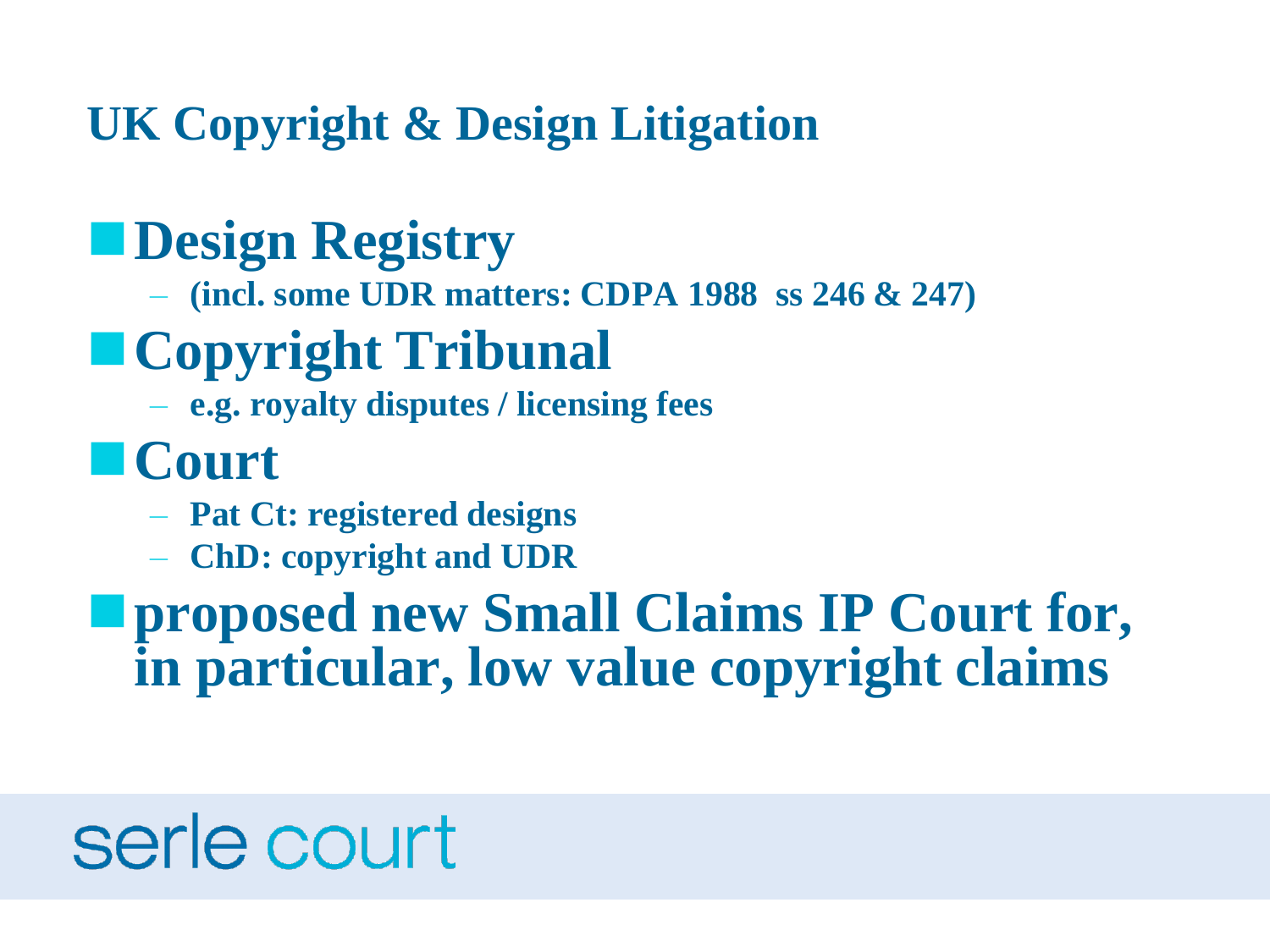**EU and European Tribunals and Courts**

### **Tribunals**

- **Patents: EPO**
- **Trade Marks and Designs: OHIM**

## **Courts**

- **Community TM and Design Courts**
- **General Court / Court of Justice**
- **Appeals and Article 267 references**
- **Unified Patent Court**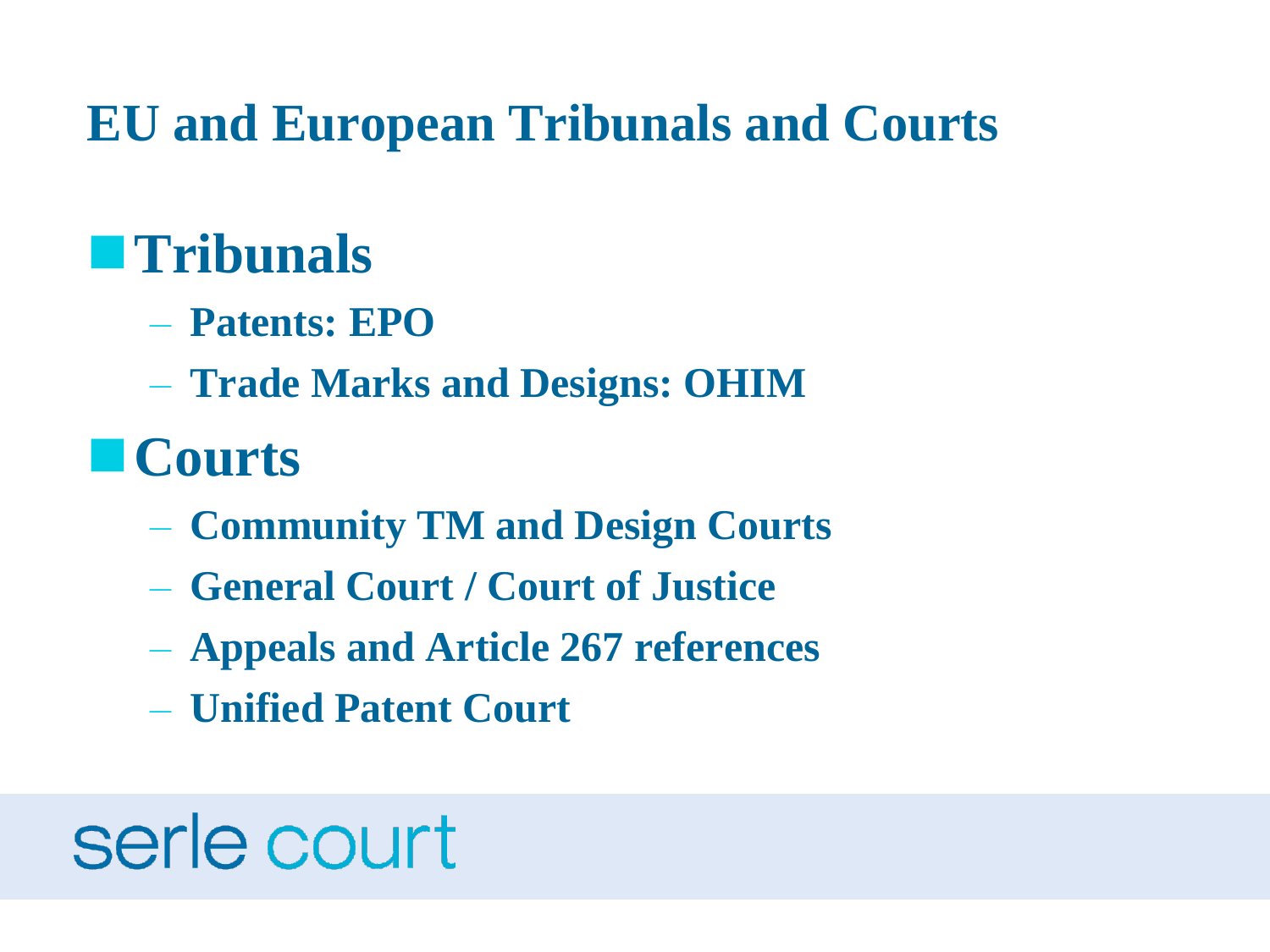**European (not EU) Patent Litigation**

**European Patent Office (EPC)** – *e.g.* **grant and post-grant opposition** – **appeal to Board of Appeal / Enlarged BoA Brussels I Regulation (EC) №. 44/2001 Unified Patent Court**

– **Central Division, Court of Appeal**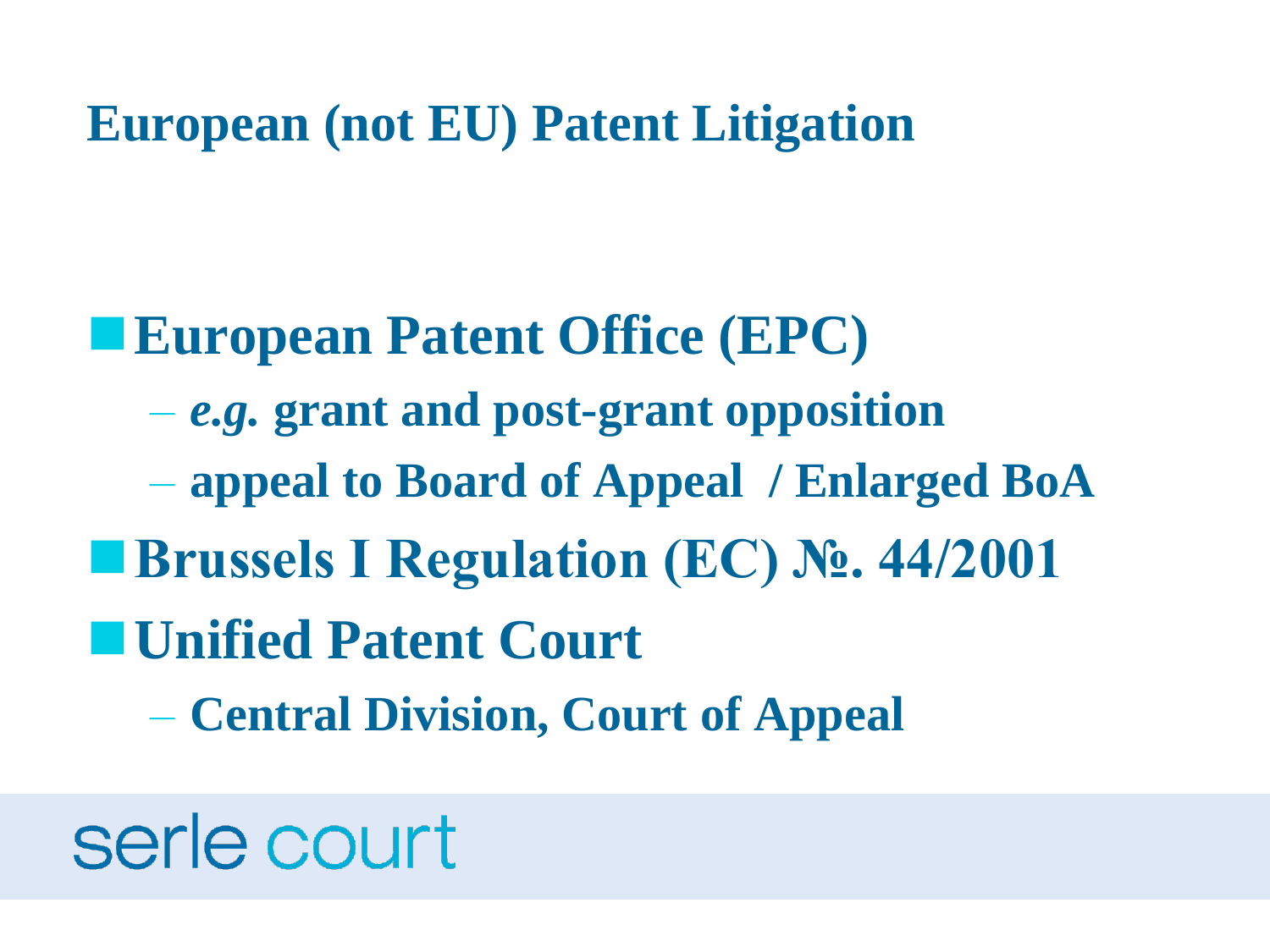#### **EU Trade Mark and Design Litigation**

### **OHIM, Alicante**

- *e.g.* **grant, opposition and cancellation**
- **appeal to BoA / Grand BoA**
- **then to General Court, Court of Justice**
- **No jurisdiction to hear infringement actions**
- **Community TM Reg. №. 207/2009 and CD Reg. №. 6/2002**
	- *sui generis* **rules on jurisdiction**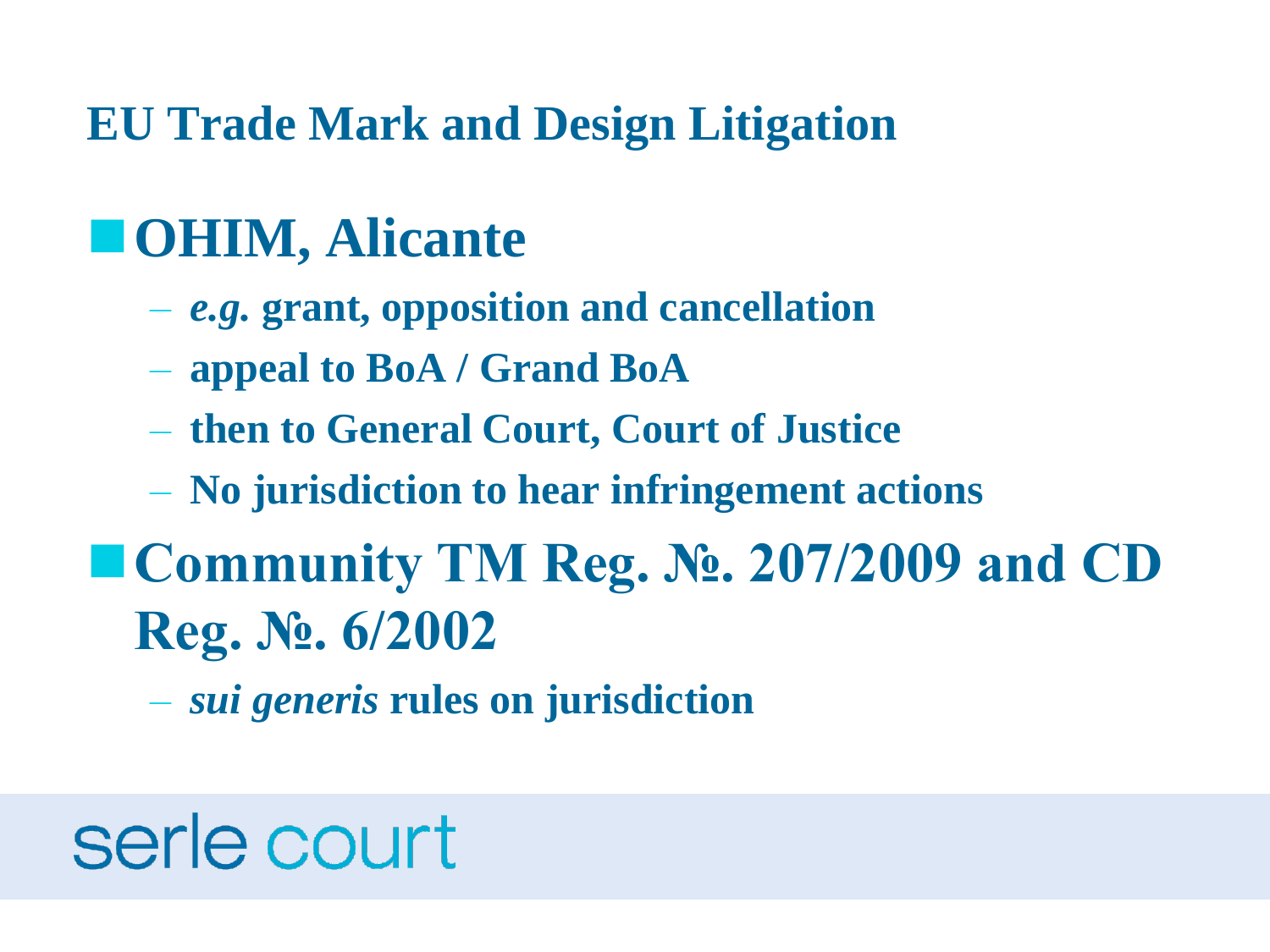## **EU Copyright Litigation**

#### **Brussels I Regulation (EC) №. 44/2001**

### *Lucasfilm v Ainsworth* **[2011] UKSC 39**